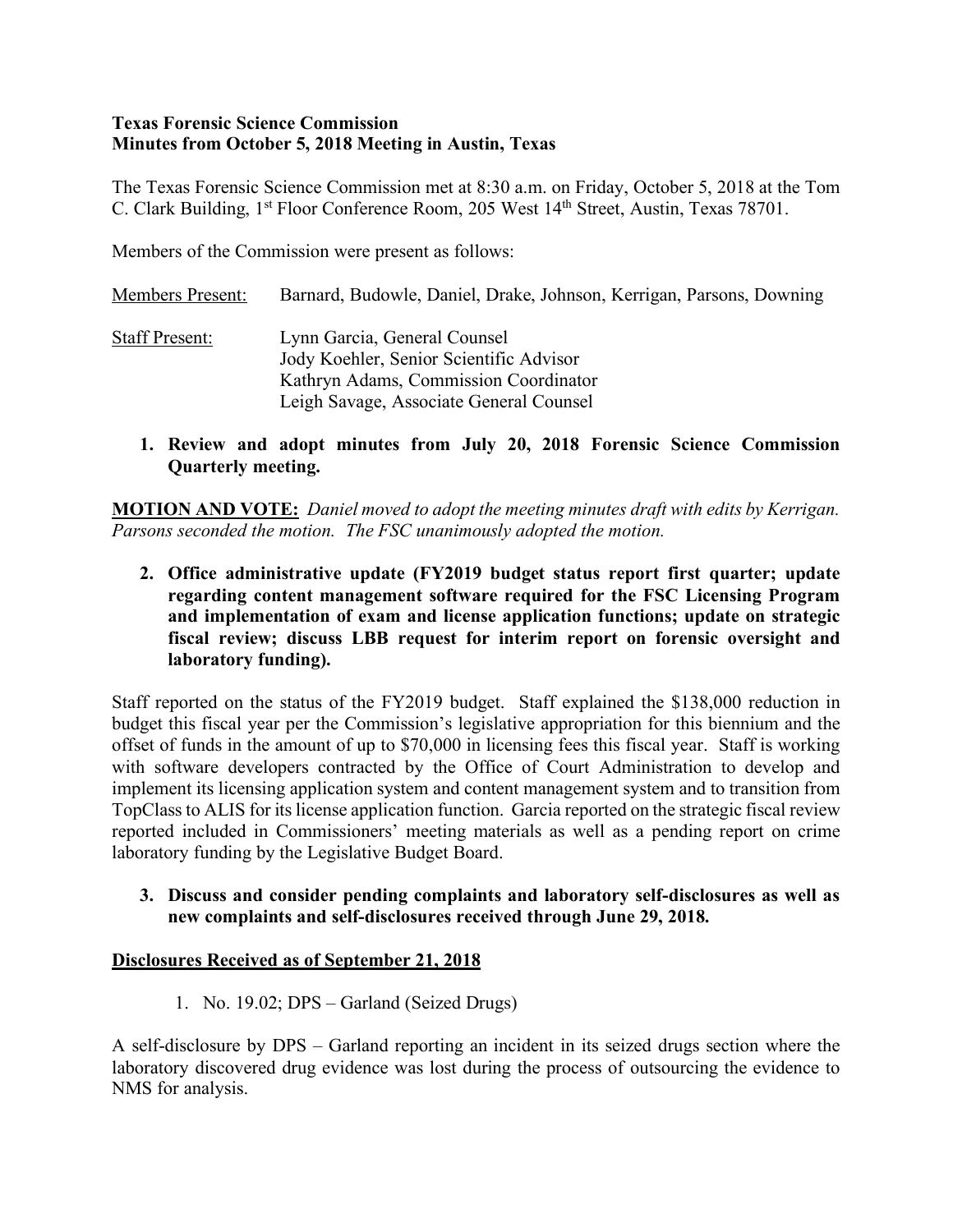**MOTION AND VOTE:** *Drake moved to table the complaint pending review of several items, including chain of custody SOP's for both of the laboratories, billing records and other items. Budowle seconded the motion. The FSC unanimously adopted the motion.*

\*Commissioner Johnson recused himself from discussion and vote on this item.

### **Complaints Pending from July 20, 2018 Quarterly Meeting**

2. No. 18.21; Culbertson, Amanda (DPS – El Paso; Blood Alcohol)

A complaint by Amanda Culbertson, a former laboratory supervisor now a private consultant, alleging an employee at DPS – El Paso took data from a February 7, 2014 blood alcohol analysis batch run that was compromised and slated for re-analysis, and used those results for the supposed re-run on March 12, 2014.

Culbertson gave a presentation describing details of the incident at the meeting. Culbertson believes the analyst acted intentionally.

**MOTION AND VOTE**: *Drake moved to establish an investigative panel for the complaint consisting of Commissioners Kerrigan, Daniel, and Drake. Parsons seconded the motion. The FSC unanimously adopted the motion.*

Brady Mills, DPS Deputy Assistant Director of Crime Laboratory Services, agreed to work with the Panel and Culbertson in resolving the complaint.

\*Commissioner Johnson recused himself from discussion and vote on this item.

3. No. 18.25; Keller, Chance D. (DPS – Waco; Firearms/Toolmarks)

A complaint by Rob Keller for defendant Chance D. Keller, alleging incomplete DNA mixture and blood analyses by a DPS Waco analyst who retired without reporting all results obtained in the case, inadequacies in DPS Austin and DPS Waco laboratories for their inability to perform requested testing (DNA on bullet casings and testing to determine whether bullet casings were from a particular weapon) and failure to send items to other qualified laboratories or individuals to perform testing not done in DPS laboratories.

**MOTION AND VOTE:** *Kerrigan moved to table the complaint with respect to the DNA issues and consult with Bob Wicoff, Harris County Public Defender and person in charge of the DNA Mixture Review. Barnard seconded the motion. The FSC unanimously adopted the motion.*

\*Commissioner Johnson recused himself from discussion and vote on this item.

## **Complaints Received as of September 21, 2018**

4. No. 18.32; Sharper, Calvin V. (SWIFS; Firearms/Toolmarks; GSR)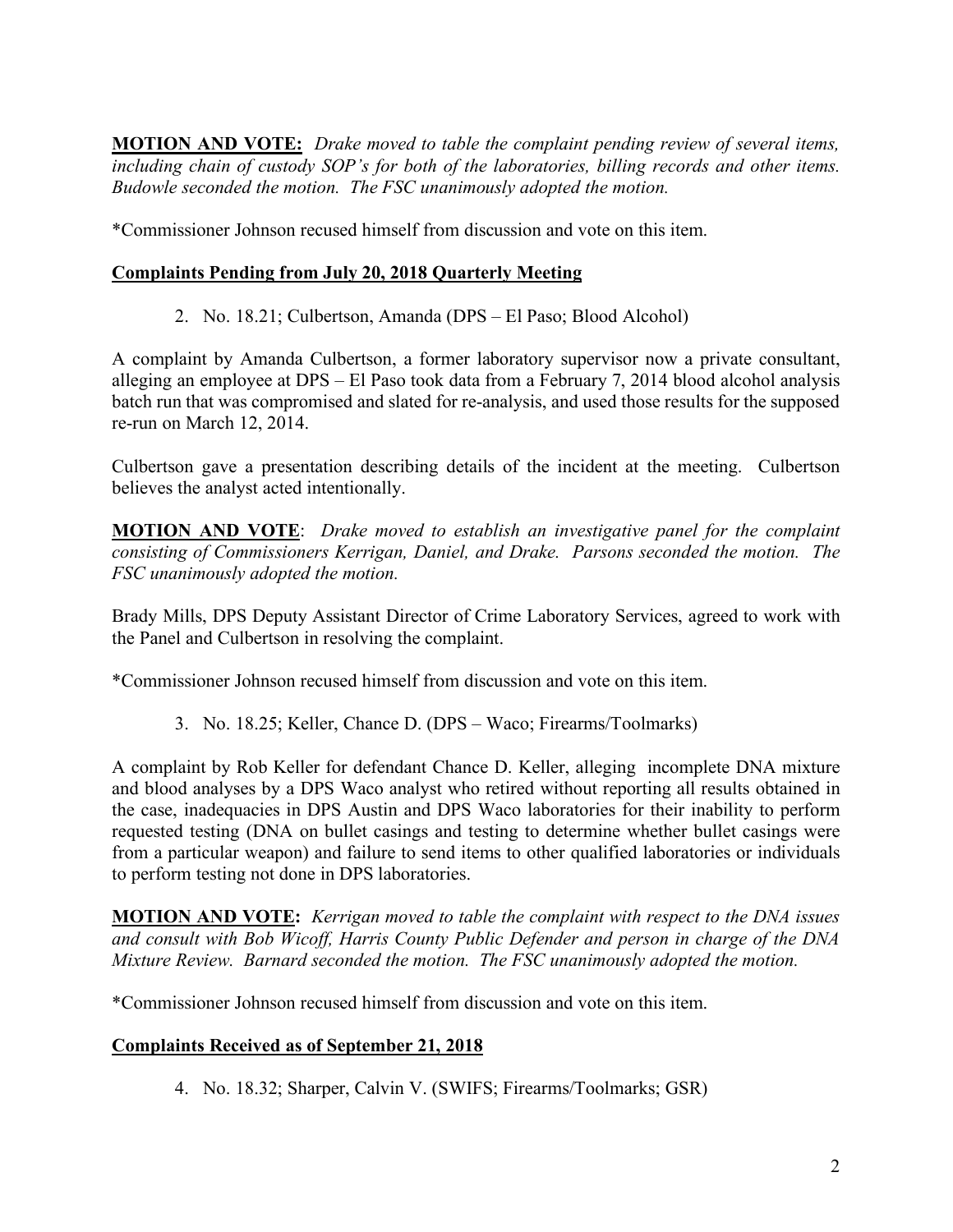A complaint by Calvin Sharper requesting the Commission conduct a reconstruction of the video of a bank robbery that led to Sharper's convictions for aggravated robbery and aggravated assault on a peace officer and also alleging fingernail scrapings taken by police were never sent to SWIFS for testing/analysis.

Senior Scientific Advisory, Jody Koehler, pointed out that further testing on the fingernail scrapings the complainant is requesting would not likely yield any additional probative information as they are the defendant's finger nail scrapings. Further, the Commission does not have any authority to order testing in any particular case.

**MOTION AND VOTE:** *Kerrigan moved to dismiss the complaint for failure to state an allegation of negligence and/or misconduct with regard to the forensic analyses in the case. Daniel seconded the motion. The FSC unanimously adopted the motion.* 

\*Commissioner Barnard recused himself from discussion and vote on this item.

5. No. 18.33; Miller, Jeremy BJ (Fort Worth PD; Firearms/Toolmarks)

A complaint by defendant Jeremy Miller alleging a Fort Worth Police Department Firearms/Toolmarks expert committed misconduct in her testimony with regard to a .38 caliber class including a 9-millimeter, testimony that led to his November 2010 conviction for murder.

**MOTION AND VOTE:** *Drake moved to dismiss the complaint given the technical explanation provided by the laboratory. Johnson seconded the motion. The FSC unanimously adopted the motion.*

6. No. 19.01; Whitfield, Jeffrey A. (DPS – Waco; Acid Phosphatase Test)

A complaint by defendant Jeffery A. Whitfield alleging a DPS – Waco analyst made speculative/presumptive conclusions in her testimony about AP testing at Whitfield's trial that led to his conviction for aggravated sexual assault and that she could have provided further information or done further testing.

**MOTION AND VOTE:** *Budowle moved to dismiss the complaint because the analyst followed standard operating procedures with respect to screening items that may need to be forwarded for DNA testing and the Commission has no authority to order additional testing. Drake seconded the motion. The FSC unanimously adopted the motion.*

\*Commissioner Johnson recused himself from discussion and vote on this item.

7. No. 19.03; Tyler Flood & Associates (DPS – Houston; Blood Alcohol)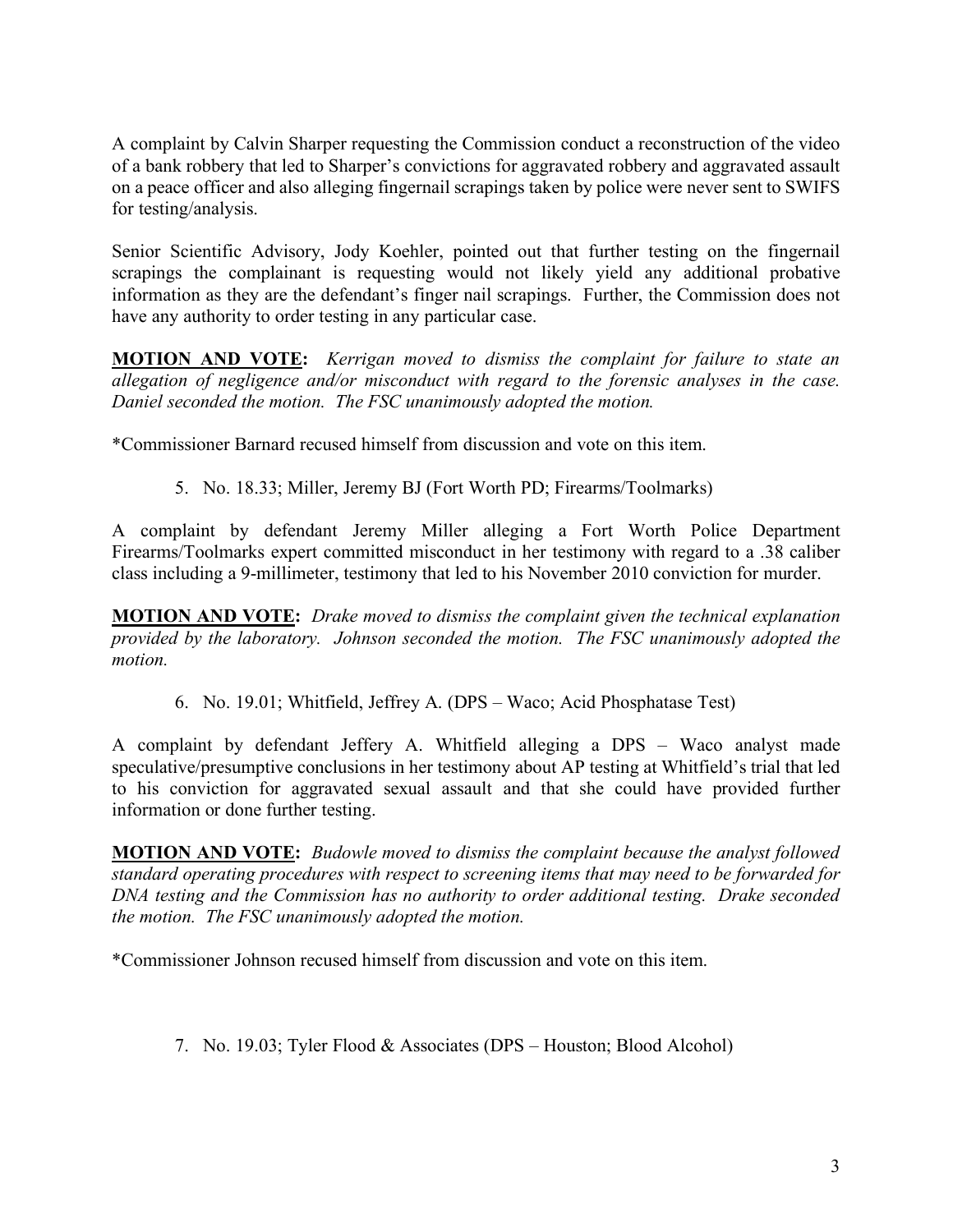A complaint by Tyler Flood & Associates reporting drug evidence misdelivered by DPS to Mr. Flood's law office.

**MOTION AND VOTE:** *Parsons moved to table the complaint pending a response from DPS, including details about changes made to standard operating procedures with respect to printing mailing labels to prevent further errors in mailing of evidence. Drake seconded the motion. The FSC unanimously adopted the motion.* 

\*Commissioner Johnson recused himself from discussion and vote on this item.

# **4. Discuss status of crime laboratory accreditation program, including:**

**a. Accreditation non-conformances received since July 20, 2018 quarterly meeting;**

Staff described accreditation reports and non-conformances received since the July 2018 meeting. Commissioners requested staff follow-up with those laboratories that have not provided copies of assessment reports.

# **b. Update on publishing of federal forensic examiner exemption;**

Staff reported the federal forensic examiner exemption has been published and will be adopted prior to January 1, 2019—when the licensing requirement takes effect.

### **c. Review of administrative rule cleanups, including harmonization of licensing and accreditation rules.**

Staff described changes to the administrative rules with respect to the list of exempt disciplines and harmonizing the exemption list in the licensing rules with the exemption list in the accreditation rules.

**MOTION AND VOTE:** *Kerrigan moved to adopt the administrative rule cleanups as drafted by staff. Parsons seconded the motion. The FSC unanimously adopted the motion.*

## **5. Discuss Licensing Advisory Committee, including:**

## **a. Update on exam results;**

Koehler provided an update on current exam results. Most examinees receive their reported scores within a week of taking the exam. Koehler also provided an update on the status of pending and issued licenses. Staff will send an email reminder with impending deadlines for licensees to meet the January 1, 2019 statutory requirement.

## **b. Update from exam evaluation committee;**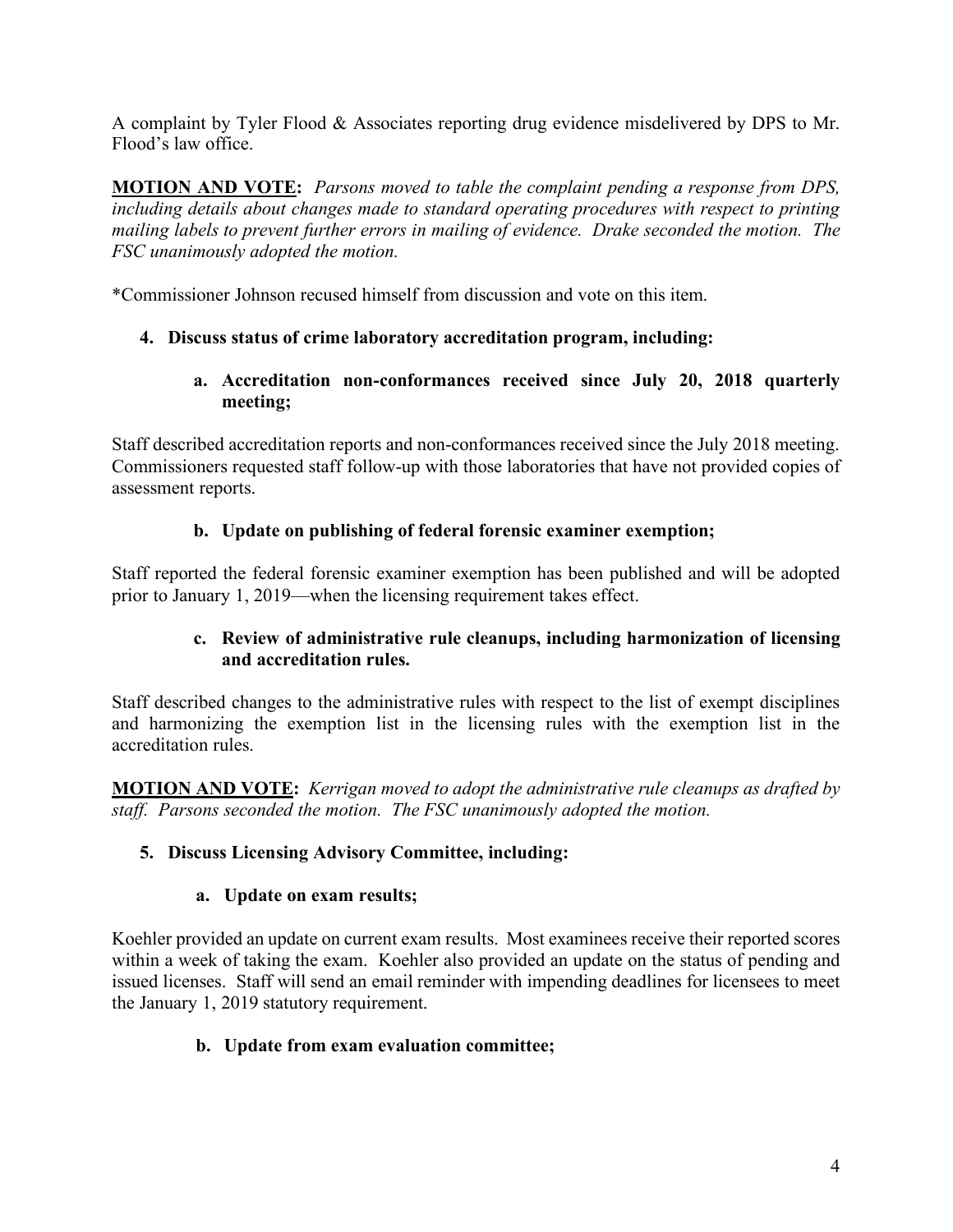Staff reported the exam evaluation committee is working with psychometricians in evaluating piloted test questions and continued development of test questions for future iterations of the General Forensic Analyst Licensing exam.

#### **c. Review and adoption of continuing education rules;**

Savage presented a draft rule containing detailed continuing education requirements for publication in the Texas Administrative Code.

**MOTION AND VOTE:** *Parsons moved to adopt the proposed draft rule for continuing education requirements. Budowle seconded the motion. The FSC unanimously adopted the motion.*

#### **d. Review and adoption of amendment to 651.206 that addresses exemption for forensic analysts currently employed at an out-of-state laboratory who performed forensic analysis prior to January 1, 2019 and may testify after January 1, 2019;**

**MOTION AND VOTE:** *Daniel moved to adopt the proposed draft to address the exemption for out-of-state examiners testifying after January 1, 2019 with regard to evidence tested prior to January 1, 2019. Drake seconded the motion. The FSC unanimously adopted the motion.*

### **e. Review and adoption of veteran's fee waiver 651.213;**

**MOTION AND VOTE:** *Daniel moved to adopt the proposed draft rule waiving all licensing fees for all military and military spouses. Budowle seconded the motion. The FSC unanimously adopted the motion.*

#### **f. Discuss knowledge-based competency requirements and related examination development question;**

**MOTION AND VOTE:** *Kerrigan moved to eliminate the requirement for knowledge-based competency requirements in the licensing rules pending evaluation of the topics by the Commission and development of plans moving forward. Daniel seconded the motion. The FSC unanimously adopted the motion.* 

Staff will draft a rule proposal for adoption in the Texas Administrative Code that removes the knowledge-based competency requirement.

## **g. Discuss inquiry from NMS laboratories regarding temporary licenses; and**

Dr. Robert Middleberg spoke on behalf of NMS Laboratories with regard to the laboratory's request for a temporary license for out-of-state NMS examiners who may work Texas cases. Middleberg has 124 people that work in the Pennsylvania laboratory that would need to be at least temporarily licensed. The laboratory uses an "assembly-line" type system for casework where not just one or more examiners are dedicated to a particular case but any examiner may touch a Texas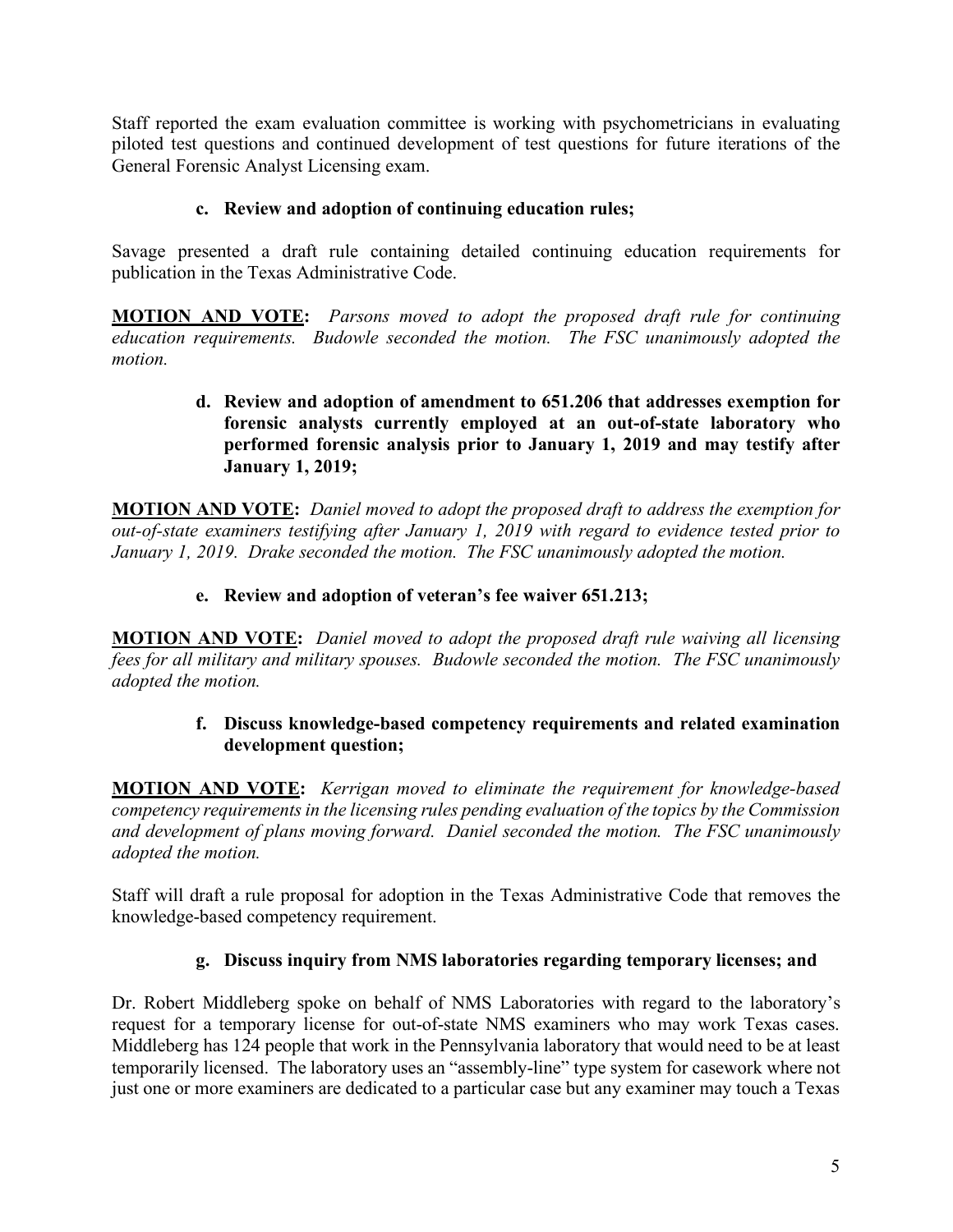case. Middleberg explained the laboratory cannot justify the cost of fully licensing all of these examiners for the small number of Texas cases worked every year (some years there may be none). The laboratory performs special types of testing other laboratories in Texas may not be able to provide. The laboratory also performs post mortem testing for Texas cases.

**MOTION AND VOTE:** *Kerrigan moved to direct commission staff to edit the rules to allow for licensing of the referenced NMS analysts and to give commissioners additional time to consider the best course of action for NMS and labs similarly situated. Drake seconded the motion. The FSC unanimously adopted the motion.*

## **h. Consider nomination on Licensing Advisory Board.**

**MOTION AND VOTE:** *Daniel moved to approve the nomination of William Hines to the Licensing Advisory Committee. Budowle seconded the motion. The FSC unanimously approved the motion.*

#### **6. Review and adopt final report from investigative panel regarding Joe Bryan complaint (Blood Spatter/Serology) #16.56.**

Garcia and members reviewed the draft report for the Joe Bryan case, including detailed recommendations by the Commission. Kerrigan recommended clarifying what is meant by Commission-accreditation of crime scene analysis in the recommendations. Members discussed the possibility of forming a working group as described in the recommendations, to review prior bloodstain pattern cases.

**MOTION AND VOTE:** *Drake moved to adopt and publish the draft report with edits as discussed. Budowle seconded the motion. The FSC unanimously adopted the motion.*

## **7. Update on NMS** *Torney* **DNA review and letter to ANAB re: same.**

Garcia provided an update on corrective action by NMS and commended NMS on the thoroughness of its root cause analysis with respect to management issues.

#### **8. Update from investigative panel regarding Sorenson (Forensic Biology) #18.30.**

Denise Anderson, Associate Laboratory Director of Sorenson Forensics, gave a presentation on contamination issues at the laboratory, root cause analysis, the laboratory's case review and other corrective actions taken by the laboratory. Anderson responded to questions from commissioners, staff, and the criminal justice community, including laboratories that have outsourced work to Sorenson that may have been affected. Investigative panel members and staff will proceed with an on-site audit at the laboratory. Anderson, investigative panel members and staff will be in touch regarding next steps in the investigation.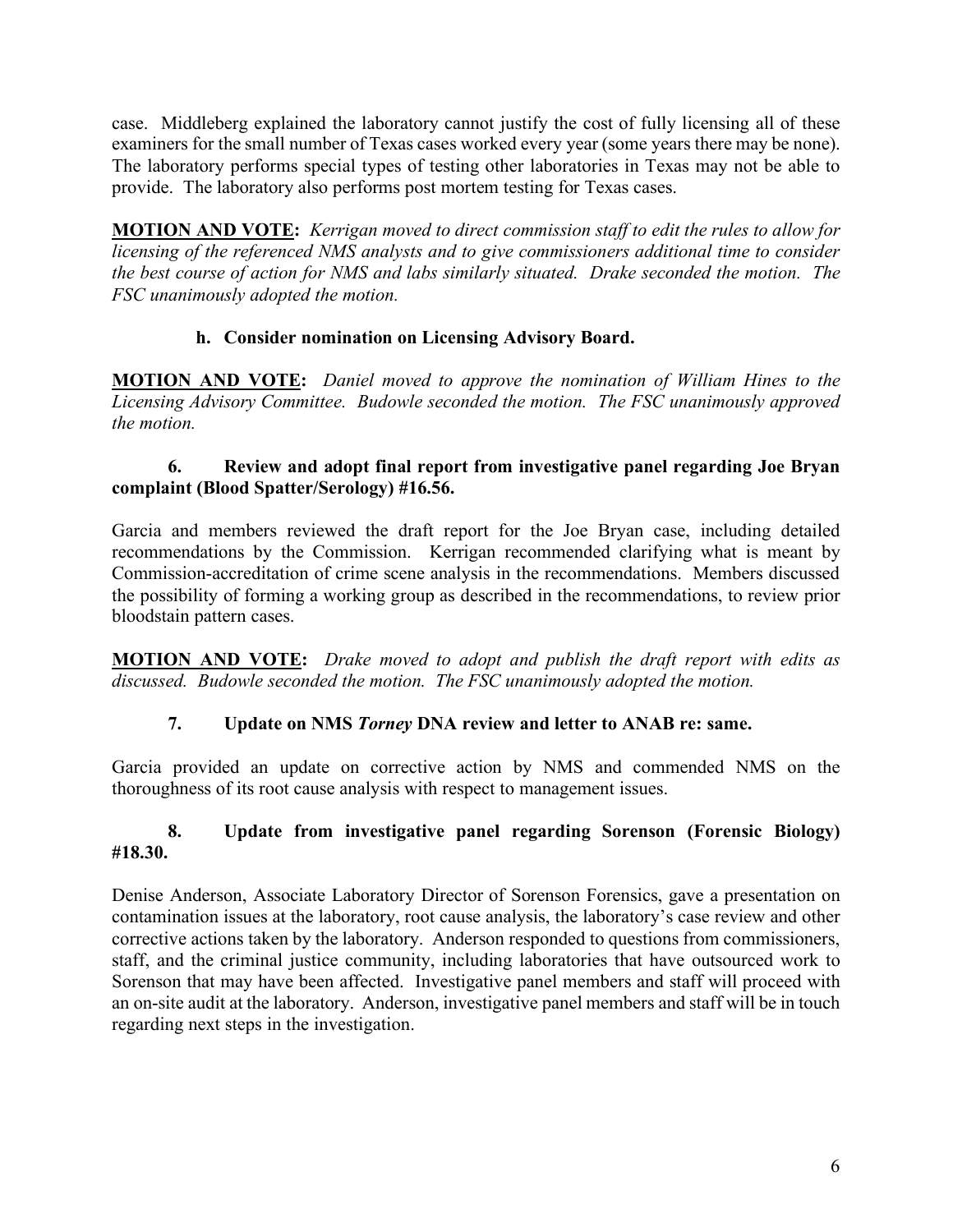#### **9. Update from Crime Scene Investigation Working Group, including report from September 18, 2018 meeting in Austin and deliberation on accreditation moving forward.**

Garcia and members discussed recommendations from the Crime Scene Investigation Working Group, including recommendations with respect to training on preserving and processing crime scenes for all peace officers. Garcia reported that the Texas Commission on Law Enforcement ("TCOLE") is working with the group to revise its requirements for crime scene training to include an intermediate course on crime scene preservation and processing in its basic peace officer training course. The Commission also discussed plans for accreditation of crime scene reconstruction.

Members also discussed Texas implementation of National Institute of Science and Technology ("NIST") Office of Scientific Area Committees ("OSAC") standards being published. Members will address this topic at the next quarterly meeting. Members agreed to invite NIST representatives to the next quarterly meeting to provide information about NIST OSAC activities, including the national implementation plan.

## **10. Discuss statistical sampling issues in context of retroactive case reviews.**

Dr. Cliff Spiegelman gave a presentation regarding the application of statistical concepts to retroactive case review in various scenarios.

Members agreed to setup a working group to discuss the possibility of issuing guidance to laboratories on this subject. Commissioners Drake, Kerrigan, Parsons and Budowle will serve on the working group and will work closely with Dr. Spiegelman in developing recommendations on the issue. The group plans to hold their first meeting in Bryan/College Station before the end of the year.

### **11. Discuss progress on HB-34 legislative initiatives on crime scene and drug field tests.**

Brady Mills gave a presentation on DPS's validation study on the Raman technology the agency hopes to incorporate in its drug chemistry program.

Staff continues to work with the Office of Court Administration in development the report mandated by the legislature with respect to crime scene processing and analysis and field drug tests. The report, including recommendations for both topics will be available by December 1, 2019.

## **12. Discuss SWGDAM guidelines on likelihood ratios and the verbal scale.**

Budowle briefly discussed this agenda item with Commissioners and staff.